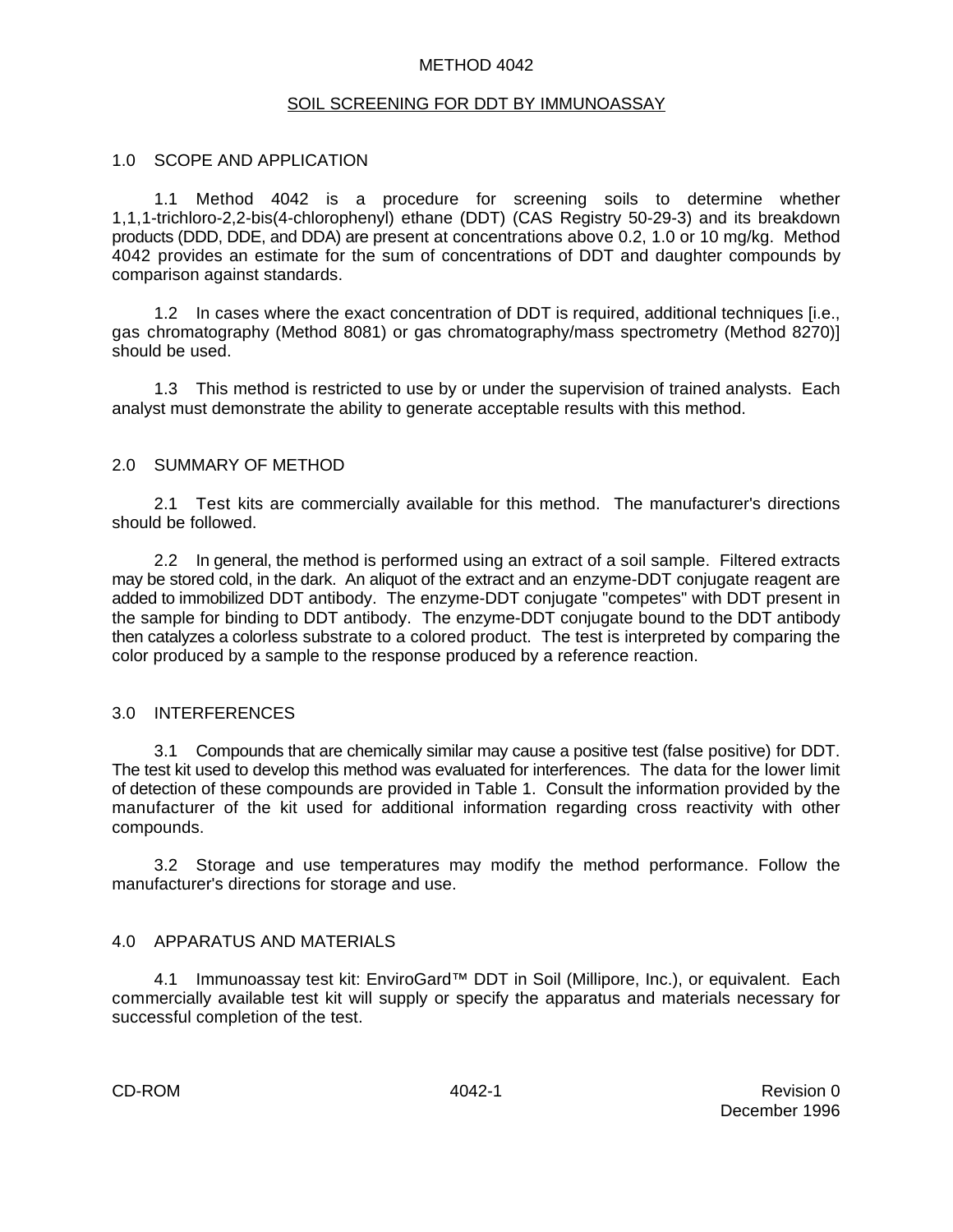### 5.0 REAGENTS

Each commercially available test kit will supply or specify the reagents necessary for successful completion of the test.

### 6.0 SAMPLE COLLECTION, PRESERVATION, AND HANDLING

6.1 See the introductory material to this chapter, Organic Analytes, Sec. 4.1.

6.2 Soil samples may be contaminated, and should therefore be considered hazardous and handled accordingly.

### 7.0 PROCEDURE

Follow the manufacturer's instructions for the test kit being used. Those test kits used must meet or exceed the performance specifications indicated in Tables 2-5.

### 8.0 QUALITY CONTROL

8.1 Follow the manufacturer's instructions for the test kit being used for quality control procedures specific to the test kit used. Additionally, guidance provided in Method 4000 and Chapter One should be followed.

8.2 Use of replicate analyses, particularly when results indicate concentrations near the action level, is recommended to refine information gathered with the kit.

8.3 Do not use test kits past their expiration date.

8.4 Do not use tubes or reagents designated for use with other test kits.

8.5 Use the test kits within their specified storage temperature and operating temperature limits.

8.6 Method 4042 is intended for field or laboratory use. The appropriate level of quality assurance should accompany the application of this method to document data quality.

### 9.0 METHOD PERFORMANCE

9.1 Method sensitivity was determined by establishing the "noise" level expected from matrix effects encountered in negative soil samples and determining the corresponding DDT concentration by comparison to the analyte-specific response curve. Eight different soils which did not contain DDT were assayed. Each of these soils was extracted in triplicate and each extract was assayed in three different assays. The mean and the standard deviation of the resulting %Bo's (%Bo =  $[ (OD_{\text{sample}}/OD_{\text{negative control}}) \times 100]$ ) were calculated and the sensitivity was estimated at two standard deviations below the mean. The sensitivity for Method 4042 was determined to be 81.4% Bo at a 95% confidence inteval. Based on the average assay response to DDT, this corresponds to 0.044 ppm DDT. These data are shown in Table 2.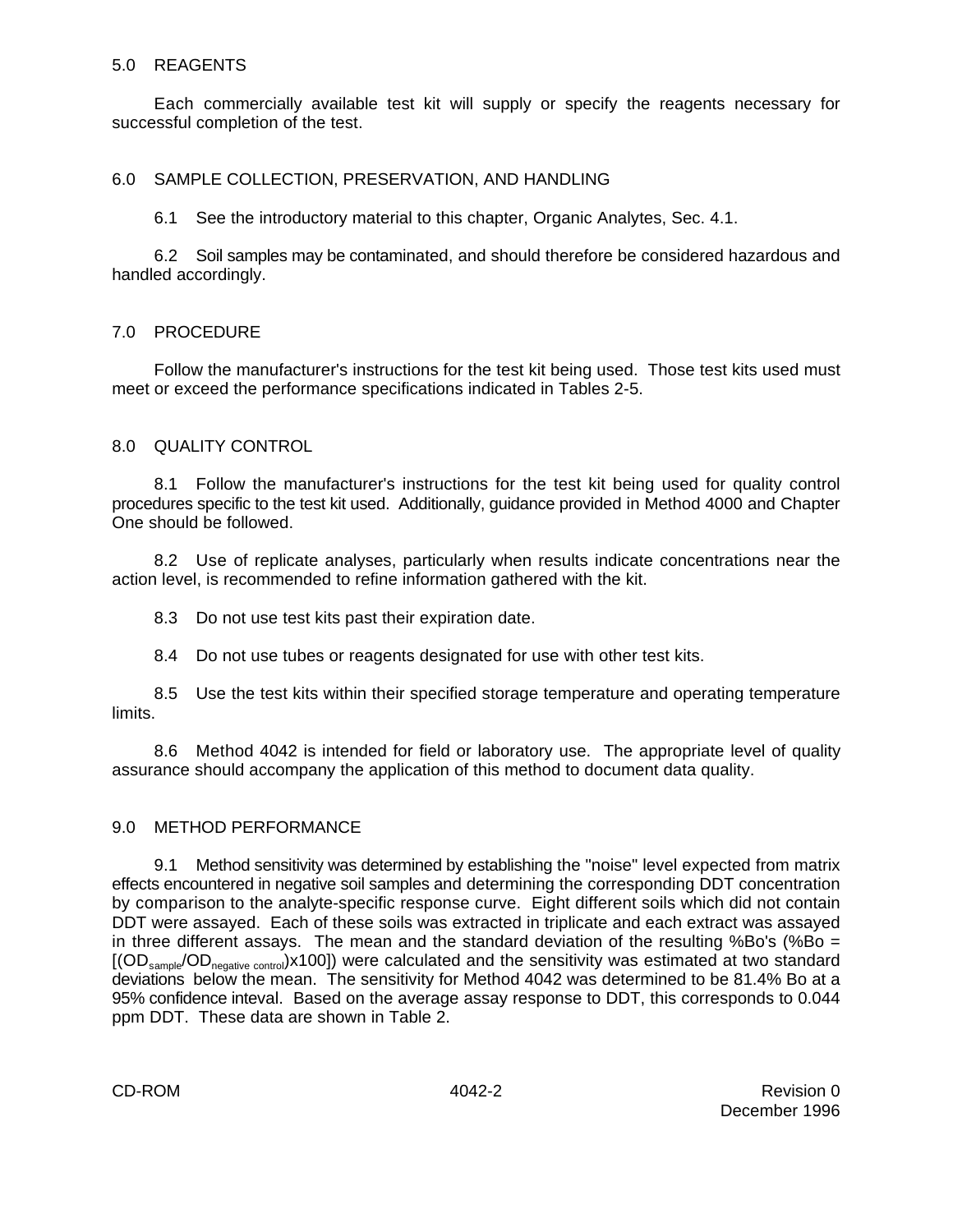9.2 The effect of water content of the soil samples was determined by assaying three different soil samples which had been dried and subsequently had water added to 30% (w/w). Aliquots of these samples were then fortified with DDT (1.0 mg/kg). Each soil sample was assayed three times, with and without added water, and with and without DDT fortification. It was determined that water in soil up to 30% had no detectable effect on the method. These data are shown in Table 3.

9.3 The effect of the pH of the soil extract was determined by adjusting the soil pH of three soil samples. Soil samples were adjusted to pH 2 - 4 using 6N HCl and pH 10 - 12 using 6N NaOH. Aliquots of the pH adjusted soil samples were fortified with DDT (1.0 mg/kg). Each soil sample was assayed unadjusted and with pH adjusted to 2-4 and 10-12, both unfortified and fortified. It was determined that soil samples with pH ranging from 3 to 11 had no detectable effect on the performance of the method. These data are shown in Table 4.

9.4 A field study was conducted at a contaminated site using a commercially available test kit (EnviroGard™ DDT in Soil Test Kit, Millipore Corp.). The immunoassay was used to identify soil which had been contaminated with DDT. The standard method (Method 8081) was performed at a certified laboratory and the results were compared to the immunoassay. When interpreting the results at a 0.2 ppm cutoff, the immunoassay yielded 0/32 (0%) false negatives and 2/32 (6.3%) false positives. When interpreting the results at a 1.0 ppm cutoff, the immunoassay yielded 1/32 (3.1%) false negatives and 2/32 (6.3%) false positives. These data are shown in Table 5.

### 10.0 REFERENCES

1. EnviroGard™ DDT in Soil Test Kit Guide, Millipore, Inc.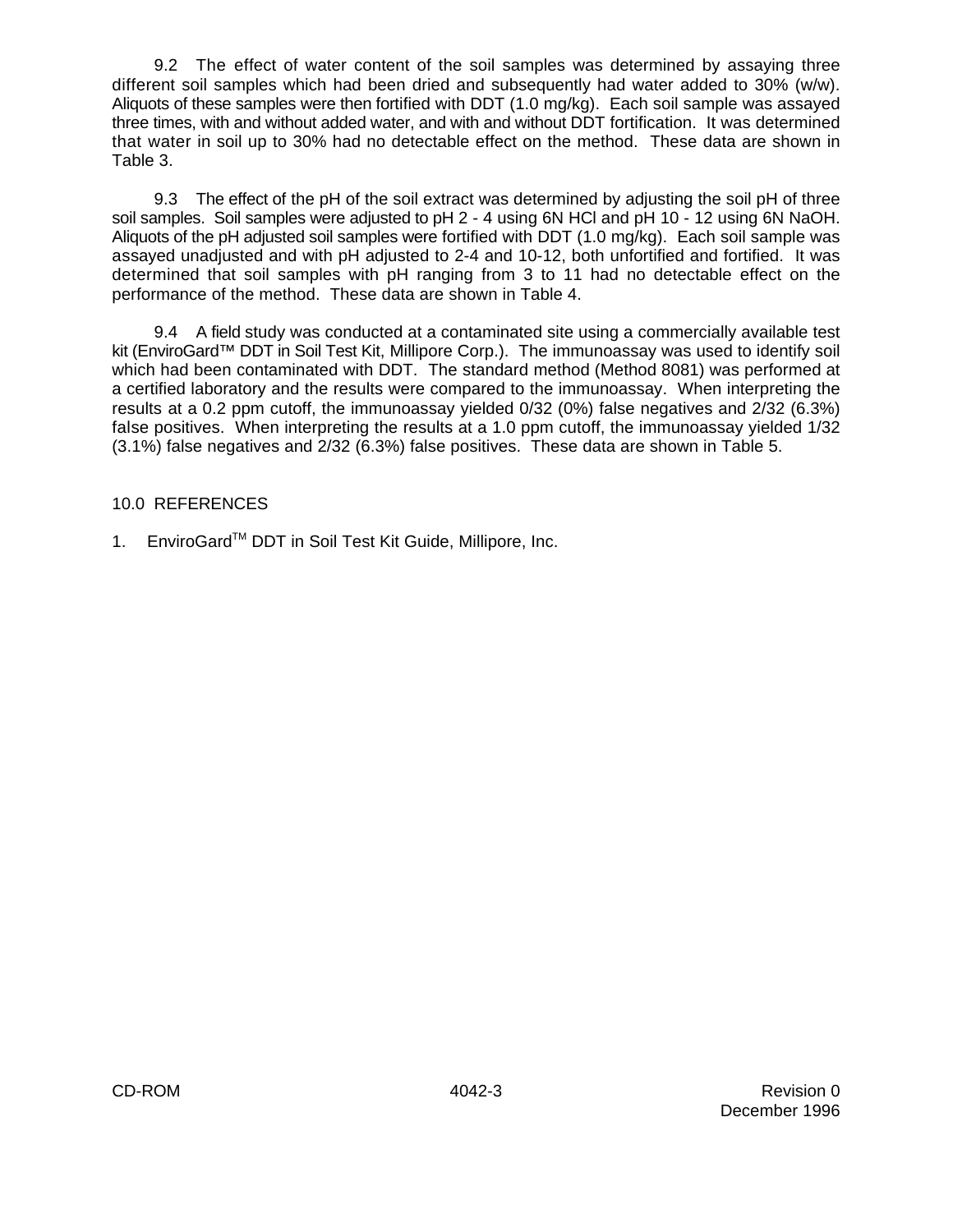| Compound                                                                         |                                                                                | <b>Concentration Required for</b><br>Positive Interpretation (ppm) |                                                                           |  |  |
|----------------------------------------------------------------------------------|--------------------------------------------------------------------------------|--------------------------------------------------------------------|---------------------------------------------------------------------------|--|--|
| $p, p'$ -DDT                                                                     |                                                                                | 0.04                                                               |                                                                           |  |  |
| $p, p'$ -DDD                                                                     |                                                                                | 0.01                                                               |                                                                           |  |  |
| $p, p'$ -DDE                                                                     |                                                                                | 0.18                                                               |                                                                           |  |  |
| $o, p'$ -DDT                                                                     |                                                                                | 4.0                                                                |                                                                           |  |  |
| $o, p'$ -DDD                                                                     |                                                                                | 0.4                                                                |                                                                           |  |  |
| $o, p'$ -DDE                                                                     |                                                                                | 3.0                                                                |                                                                           |  |  |
| <b>DDA</b>                                                                       |                                                                                | 0.002                                                              |                                                                           |  |  |
| Chloropropylate                                                                  |                                                                                | 0.007                                                              |                                                                           |  |  |
| Chlorobenzilate                                                                  |                                                                                | 0.03                                                               |                                                                           |  |  |
| Dicofol                                                                          |                                                                                | 0.14                                                               |                                                                           |  |  |
| Chloroxuron                                                                      |                                                                                | 24                                                                 |                                                                           |  |  |
| Monolinuron                                                                      |                                                                                | 25                                                                 |                                                                           |  |  |
| Thiobencarb                                                                      |                                                                                | 5                                                                  |                                                                           |  |  |
| Tebuconazole                                                                     |                                                                                | $\overline{7}$                                                     |                                                                           |  |  |
| Neburon                                                                          |                                                                                | 17                                                                 |                                                                           |  |  |
| Tetradifon                                                                       |                                                                                | 1.2                                                                |                                                                           |  |  |
| Diclofop                                                                         |                                                                                | 70                                                                 |                                                                           |  |  |
| PCB (Aroclor 1248)                                                               |                                                                                | 90                                                                 |                                                                           |  |  |
| The following analytes are not detected at or above 100 ppm:                     |                                                                                |                                                                    |                                                                           |  |  |
| $2,4-D$<br>Pentachlorophenol<br>Dicamba<br>Lindane<br><b>MCPB</b><br>Diesel fuel | Chlorbromuron<br>Diflubenzuron<br>Linuron<br>Mecoprop<br>2,4,6-Trinitrotoluene | 4-Chlorophenoxyacetic acid                                         | Chlordane<br>Chlortoluron<br>Diuron<br>MCPA acid<br>Gasoline<br>Toxaphene |  |  |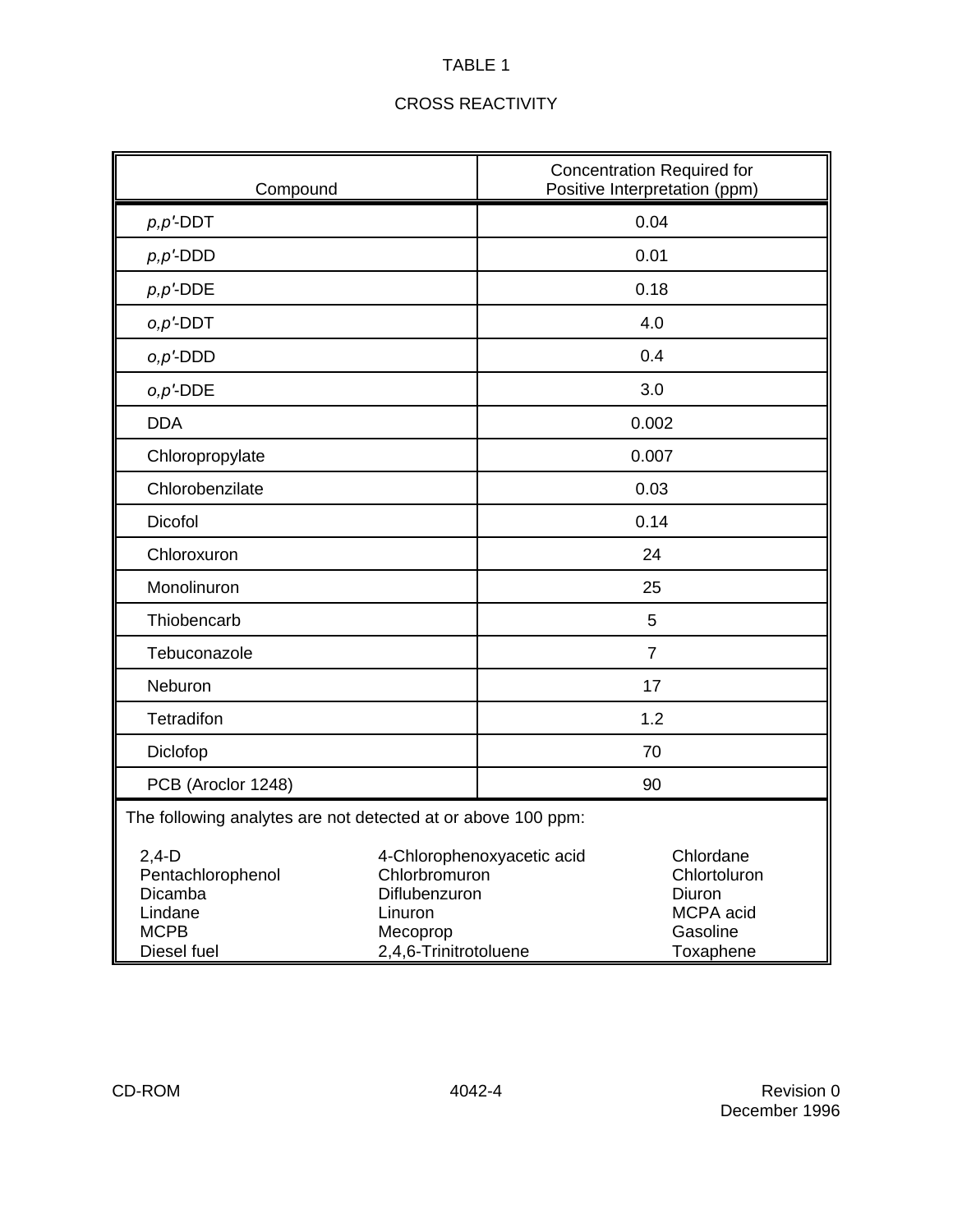|  | <b>METHOD SENSITIVITY</b> |  |
|--|---------------------------|--|
|  |                           |  |

| Part 1 - Average Response with Negative Soils |           |                       |                           |  |
|-----------------------------------------------|-----------|-----------------------|---------------------------|--|
| Soil No.                                      | Soil Type | Average %Bo $(n = 9)$ | <b>Standard Deviation</b> |  |
| S <sub>1</sub>                                | Loam      | 87.0                  | 7.5                       |  |
| S <sub>2</sub>                                | Clay      | 93.2                  | 2.3                       |  |
| S <sub>3</sub>                                | Sand      | 97.2                  | 2.6                       |  |
| S <sub>4</sub>                                | Loam      | 87.7                  | 1.2                       |  |
| S <sub>5</sub>                                | Loam/sand | 88.1                  | 2.3                       |  |
| S <sub>6</sub>                                | Clay      | 100.8                 | 2.1                       |  |
| S7                                            | Loam/sand | 103.6                 | 0.3                       |  |
| S <sub>8</sub>                                | Sand/Ioam | 89.6                  | 4.5                       |  |
| AVERAGE                                       |           | 93.4                  | 6.0                       |  |

### **Part 2 - Average Response with DDT Calibrators**

| <b>DDT</b>                         |                    |             |  |  |
|------------------------------------|--------------------|-------------|--|--|
| Concentration (ppm)                | Average Absorbance | Average %Bo |  |  |
| 0                                  | 1.133              | N/A         |  |  |
| 0.1                                | 0.897              | 79.4        |  |  |
| 1.0                                | 0.569              | 50.3        |  |  |
| 10.0                               | 0.362              | 32.0        |  |  |
| 50.0                               | 0.259              | 22.9        |  |  |
|                                    |                    |             |  |  |
| <b>Part 3 - Method Sensitivity</b> |                    |             |  |  |

Based on Part 1 and Part 2 Above: Average %Bo - 2 SD = 81.4 which is equivalent to 0.044 ppm DDT Average %Bo -  $3$  SD = 75.4 which is equivalent to 0.097 ppm DDT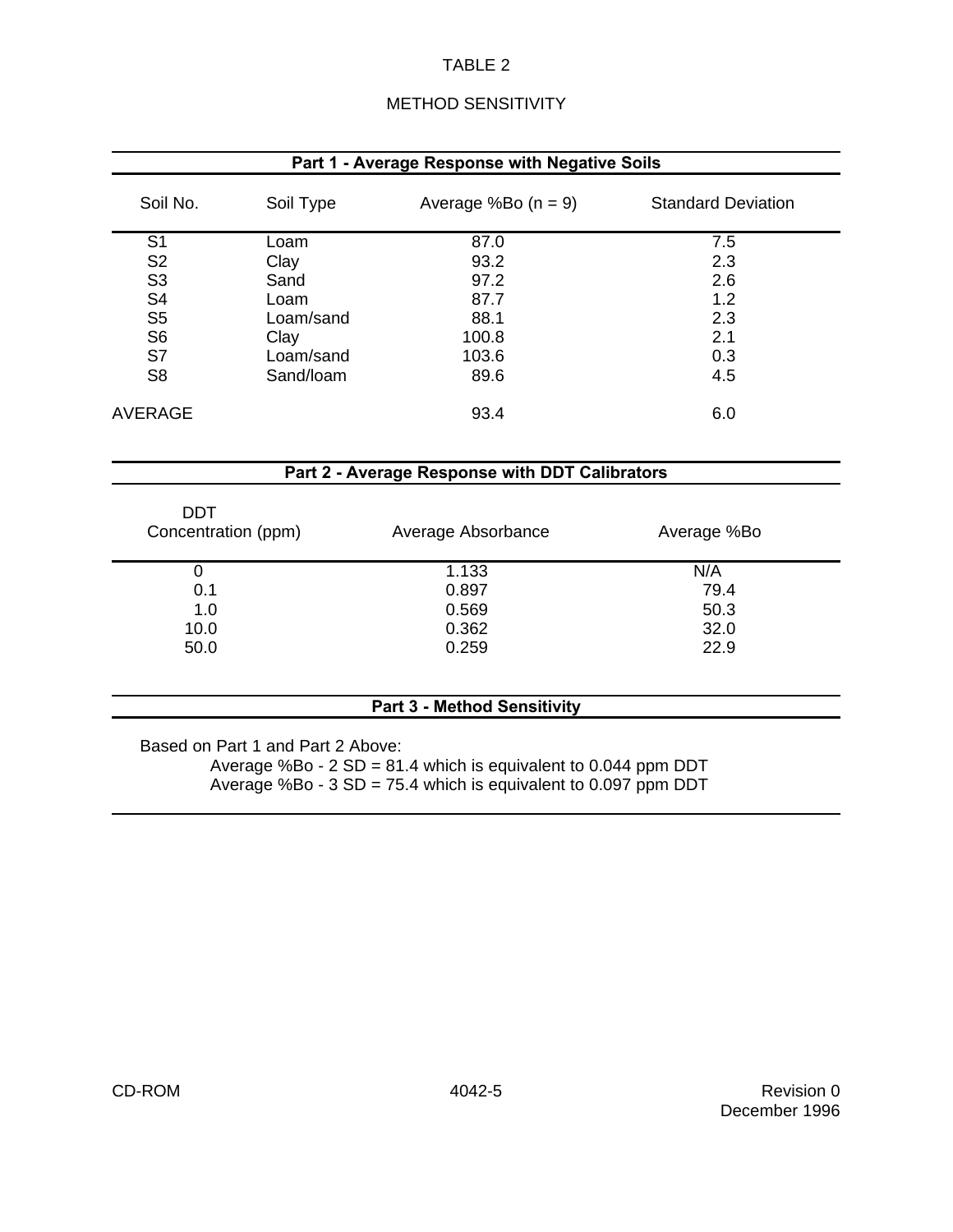## EFFECT OF WATER CONTENT IN SOIL SAMPLES

| % Water          | Fortified? | <u>Rep. 1</u> | <u>Rep. 2</u> | Rep. 3 |      | Std. Dev. | $± 2$ SD Range     |
|------------------|------------|---------------|---------------|--------|------|-----------|--------------------|
| 0                | No         | $79.7*$       | 79.3          | 83.7   | 80.9 | 2.4       | 76.1 - 85.7        |
| 30               | No         | 89.1          | 84.0          | 85.9   | 86.4 | 2.6       | $81.2 - 91.6$      |
| 0                | Yes        | 49.8          | 62.1          | 46.3   | 52.8 | 8.3       | $36.2 - 69.4$      |
| 30               | Yes        | 55.8          | 59.9          | 58.0   | 57.9 | 2.1       | $53.7 - 62.1$      |
|                  |            |               |               |        |      |           | 79.3 - 106.9       |
| 30               | No         | 94.8          | 94.3          | 95.0   | 94.7 | 0.3       | $94.1 - 95.3$      |
| $\boldsymbol{0}$ | Yes        | 54.4          | 47.0          | 56.1   | 52.5 | 4.8       | $42.9 - 62.1$      |
| 30               | Yes        | 56.3          | 53.8          | 60.2   | 56.8 | 3.2       | $50.4 - 63.2$      |
|                  |            |               |               |        |      |           |                    |
| 0                | No         | 96.2          | 91.3          | 100.0  | 95.8 | 4.3       | 87.2 - 104.4       |
| 30               | No         | 95.6          | 90.5          | 96.4   | 94.2 | 3.2       | $87.8 - 100.6$     |
| $\mathbf 0$      | Yes        | 54.8          | 52.9          | 54.8   | 54.2 | 1.1       | $52.0 - 56.4$      |
| 30               | Yes        | 59.4          | 55.0          | 54.5   | 56.3 | 2.7       | $50.9 - 61.7$      |
|                  | 0          | No            | 85.2          | 96.2   | 97.9 | 93.1      | <u>Mean</u><br>6.9 |

\* All values shown are  $%Bo = [(OD_{sample}/OD_{negative\ control})x100]$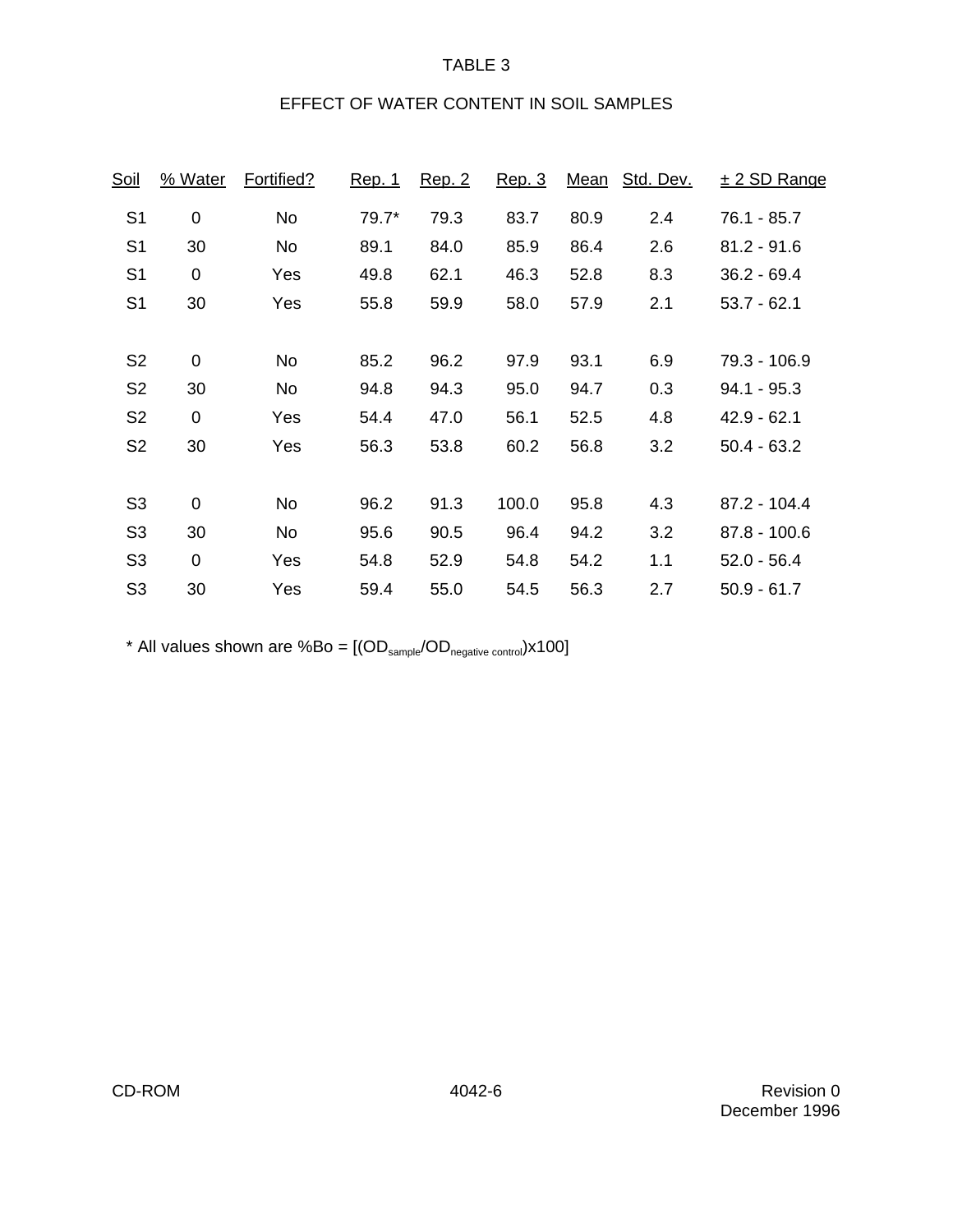## EFFECT OF pH OF SOIL SAMPLES

| <u>Soil</u>    | <u>pH Adj.</u> | Fortified? | Rep. 1* | <u>Rep. 2</u> | Rep. 3 |      | Mean Std. Dev. | <u>± 2 SD Range</u> |
|----------------|----------------|------------|---------|---------------|--------|------|----------------|---------------------|
| S <sub>1</sub> | None           | No         | 91.4    | 91.3          | 78.3   | 87.0 | 7.5            | $72.0 - 102$        |
| S <sub>1</sub> | Acidic         | No         | 79.7    | 87.0          | 86.8   | 84.5 | 4.1            | $76.3 - 92.7$       |
| S <sub>1</sub> | <b>Basic</b>   | No         | 80.5    | 84.5          | 78.5   | 81.2 | 3.0            | $75.2 - 87.2$       |
| S <sub>1</sub> | None           | Yes        | 57.5    | 60.3          | 55.1   | 57.6 | 2.6            | $52.4 - 62.8$       |
| S <sub>1</sub> | Acidic         | Yes        | 54.2    | 60.6          | 55.2   | 56.7 | 3.4            | $49.9 - 63.5$       |
| S <sub>1</sub> | <b>Basic</b>   | Yes        | 52.8    | 60.2          | 53.3   | 55.5 | 4.1            | $47.3 - 63.7$       |
|                |                |            |         |               |        |      |                |                     |
| S <sub>2</sub> | None           | <b>No</b>  | 94.7    | 90.6          | 94.5   | 93.2 | 2.3            | $88.6 - 97.8$       |
| S <sub>2</sub> | Acidic         | No         | 87.8    | 100.1         | 100.9  | 96.3 | 7.3            | $81.7 - 111$        |
| S <sub>2</sub> | <b>Basic</b>   | No         | 87.9    | 81.6          | 98.3   | 89.3 | 8.5            | $72.3 - 106$        |
| S <sub>2</sub> | None           | Yes        | 51.7    | 56.9          | 48.3   | 52.3 | 4.3            | $43.7 - 60.9$       |
| S <sub>2</sub> | Acidic         | Yes        | 52.2    | 61.0          | 55.2   | 56.1 | 4.5            | $47.1 - 65.1$       |
| S <sub>2</sub> | <b>Basic</b>   | Yes        | 52.0    | 53.5          | 48.9   | 51.5 | 2.3            | $46.9 - 56.1$       |
|                |                |            |         |               |        |      |                |                     |
| S <sub>3</sub> | None           | No         | 99.1    | 94.2          | 98.2   | 97.2 | 2.6            | $92.0 - 102$        |
| S <sub>3</sub> | Acidic         | No         | 86.4    | 84.3          | 85.5   | 85.4 | 1.1            | $83.2 - 87.6$       |
| S <sub>3</sub> | <b>Basic</b>   | No         | 94.9    | 100.3         | 92.9   | 96.1 | 3.8            | $88.5 - 104$        |
| S <sub>3</sub> | None           | Yes        | 56.2    | 54.3          | 52.8   | 54.4 | 1.7            | $51.0 - 57.8$       |
| S <sub>3</sub> | Acidic         | Yes        | 54.5    | 53.5          | 53.9   | 54.0 | 0.5            | $53.0 - 55.0$       |
| S <sub>3</sub> | <b>Basic</b>   | Yes        | 54.6    | 57.2          | 62.9   | 58.2 | 4.2            | $49.8 - 66.6$       |

\* All values shown are %Bo =  $[(OD_{\text{sample}}/OD_{\text{negative control}}) \times 100]$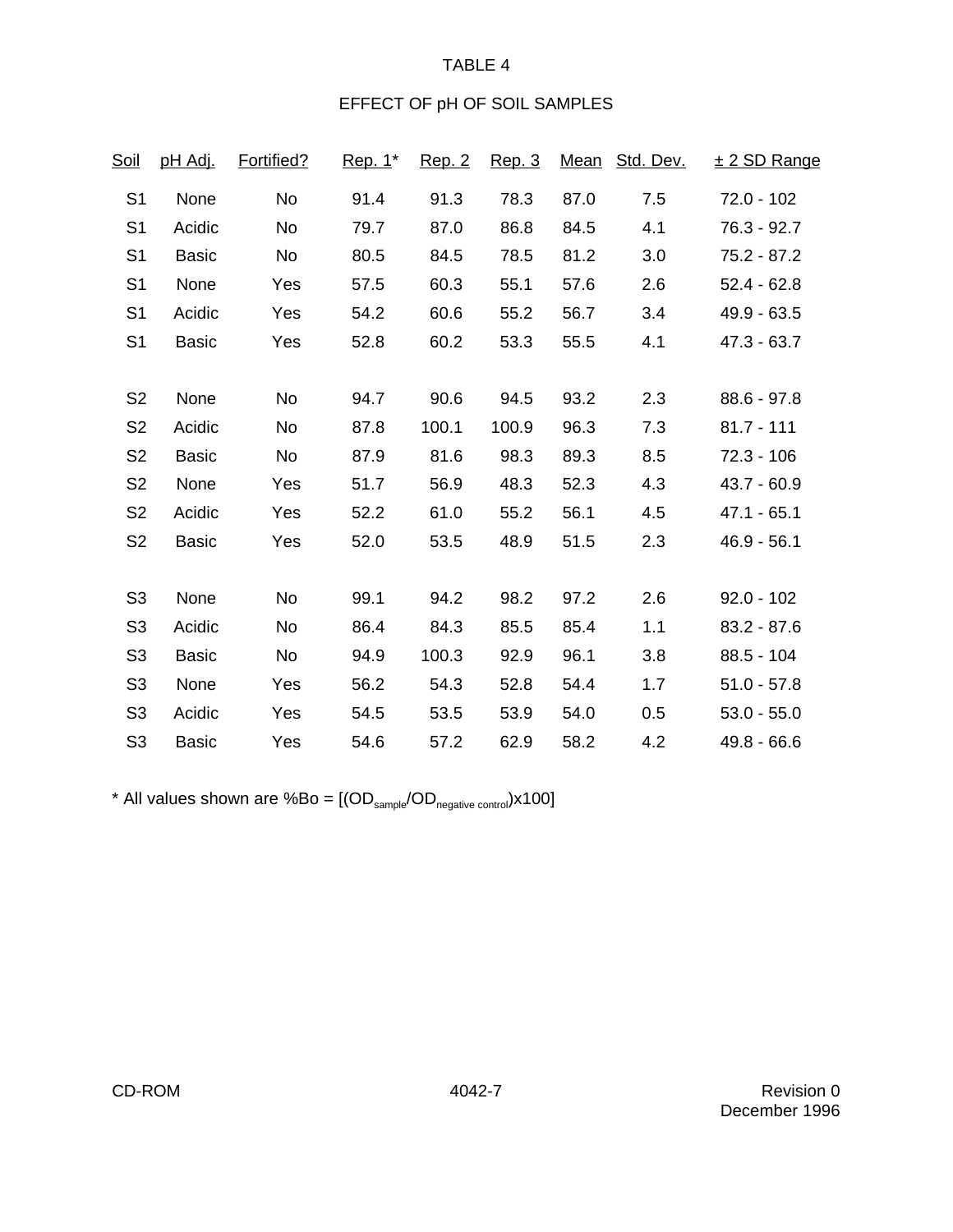# COMPARISON TO METHOD 8081

## **Test Interpretation at 0.2 mg/kg**

| Sample ID    | Method 8081 (mg/kg) | Immunoassay (mg/kg) | <b>Results Agree?</b> |
|--------------|---------------------|---------------------|-----------------------|
| $co-ss-2$    | 3.6                 | <b>POSITIVE</b>     | <b>YES</b>            |
| $co-ss-3$    | 0.55                | <b>POSITIVE</b>     | <b>YES</b>            |
| $co-ss-4$    | 2.3                 | <b>POSITIVE</b>     | <b>YES</b>            |
| $co-ss-5$    | < 0.05              | <b>NEGATIVE</b>     | <b>YES</b>            |
| $co-ss-6$    | 0.15                | <b>POSITIVE</b>     | <b>FALSE POSITIVE</b> |
| $co-ss-7$    | 0.3                 | <b>POSITIVE</b>     | <b>YES</b>            |
| $co-ss-8$    | 0.1                 | <b>NEGATIVE</b>     | <b>YES</b>            |
| $co-ss-9$    | 0.8                 | <b>POSITIVE</b>     | <b>YES</b>            |
| $co-ss-10$   | 0.23                | <b>POSITIVE</b>     | <b>YES</b>            |
| $co-ss-13$   | 0.79                | <b>POSITIVE</b>     | <b>YES</b>            |
| $co-ss-14$   | 0.58                | <b>POSITIVE</b>     | <b>YES</b>            |
| $co-ss-15$   | 0.35                | <b>POSITIVE</b>     | <b>YES</b>            |
| $co-ss-17$   | < 0.05              | <b>NEGATIVE</b>     | <b>YES</b>            |
| $co-ss-20$   | 0.18                | <b>NEGATIVE</b>     | <b>YES</b>            |
| $co-ss-21$   | 0.06                | <b>NEGATIVE</b>     | <b>YES</b>            |
| $co-ss-22$   | < 0.05              | <b>NEGATIVE</b>     | <b>YES</b>            |
| $co-ss-23$   | < 0.05              | <b>NEGATIVE</b>     | <b>YES</b>            |
| $co-ss-24$   | 1.2                 | <b>POSITIVE</b>     | <b>YES</b>            |
| $co-ss-25$   | 0.12                | <b>NEGATIVE</b>     | <b>YES</b>            |
| $co-ss-26$   | < 0.05              | <b>NEGATIVE</b>     | <b>YES</b>            |
| $co-ss-27$   | < 0.05              | <b>NEGATIVE</b>     | <b>YES</b>            |
| $co-ss-28$   | 0.16                | <b>NEGATIVE</b>     | <b>YES</b>            |
| co-ss-28-17D | 0.18                | <b>POSITIVE</b>     | <b>FALSE POSITIVE</b> |
| $co-ss-29$   | 0.69                | <b>POSITIVE</b>     | <b>YES</b>            |
| $co-ss-30$   | 0.73                | <b>POSITIVE</b>     | <b>YES</b>            |
| $co-ss-31$   | 0.68                | <b>POSITIVE</b>     | <b>YES</b>            |
| $co-ss-32$   | < 0.05              | <b>NEGATIVE</b>     | <b>YES</b>            |
| $co-ss-33$   | 0.32                | <b>POSITIVE</b>     | <b>YES</b>            |
| $co$ -ss-34  | 0.23                | <b>POSITIVE</b>     | <b>YES</b>            |
| $co-ss-35$   | 0.52                | <b>POSITIVE</b>     | <b>YES</b>            |
| $co-ss-36$   | 1.0                 | <b>POSITIVE</b>     | <b>YES</b>            |
| $co-ss-41$   | < 0.05              | <b>NEGATIVE</b>     | <b>YES</b>            |